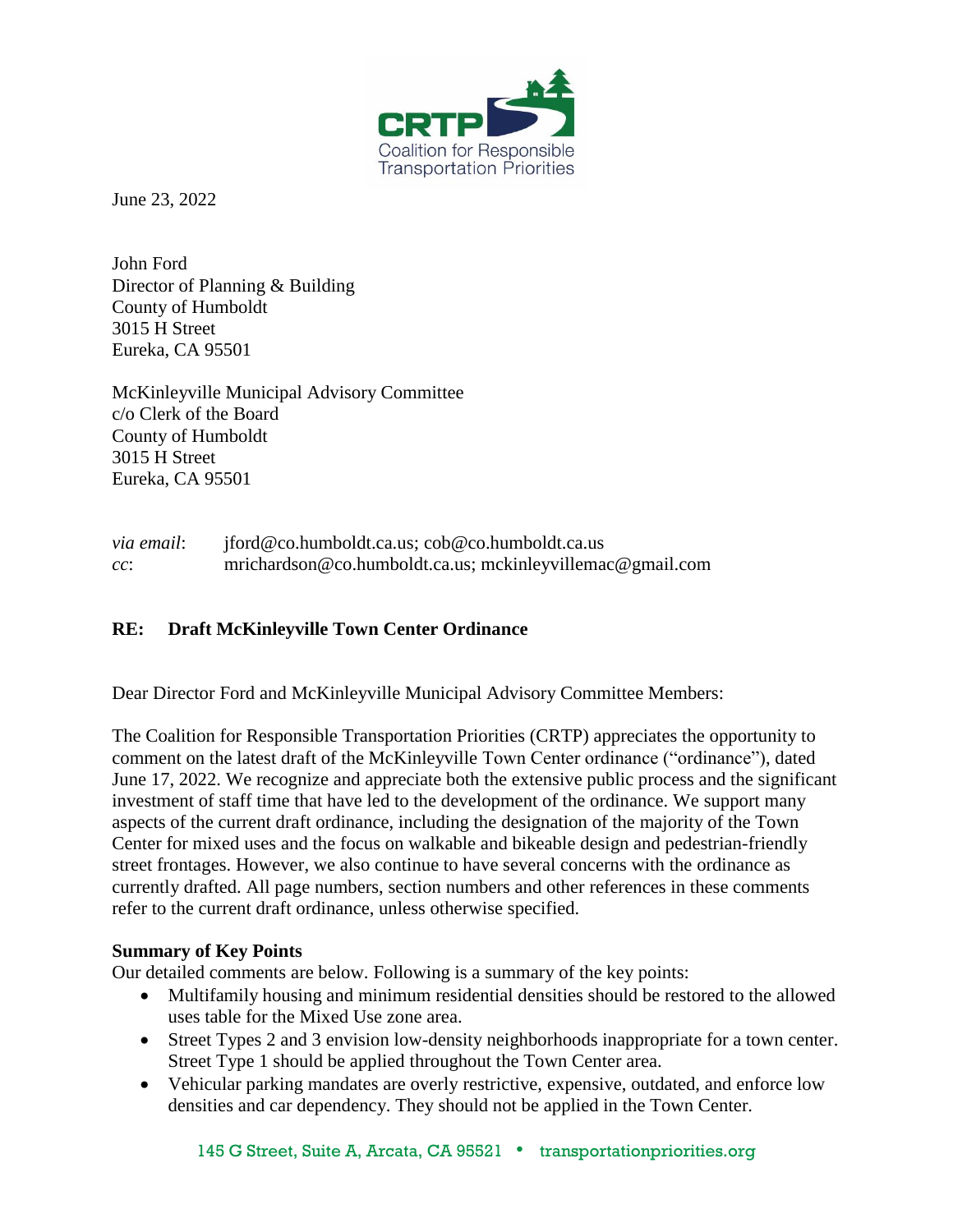- A Central Avenue road diet is critical to the success of the future Town Center.
- Minimum building heights throughout the Town Center should be no less than 3 stories, and maximum heights no less than 5 stories, with percentage-based block caps on height removed. These levels of density are required to ensure adequate housing production and encourage walkability.

#### **Allowed Uses**

We are concerned that multifamily housing was removed as a principally permitted use in the MU1 Mixed Use area between the previous draft ordinance and this one, along with the footnote specifying a minimum residential density of 16 dwelling units per acre (see the table entitled "MU1: Mixed Use (Urban)" beginning on p.3). We appreciate and support allowing and encouraging mixed commercial and residential projects with ground-floor retail. However, it is difficult to predict future demand for commercial space, and we believe that multifamily housing should be allowed as a stand-alone use as long as it meets the form-based design standards. Regardless of whether a commercial component is included or not, however, minimum residential density standards must be included in the ordinance to ensure adequate housing production as well as sufficient density to support walkability.

### **Street Types & Building Standards**

The table beginning on p.5 of the draft ordinance specifies three street types with different allowed building frontages, design standards, and building heights. Street Type 1 is the most appropriate for a town center, as it requires pedestrian-oriented frontages and moderate building heights. Street Types 2 and 3 are not appropriate for a town center, and should be eliminated.

Street Type 2 is essentially the same as Type 1, with the following key exceptions: minimum and maximum building heights (1 story and 3 stories, respectively) are one story lower than for Type 1, and build-to line (BTL) percentages are significantly lower. While the majority of McKinleyville is and will likely remain single-story, low-density development, the entire reason for developing a town center is to create a higher density, more walkable core for the community. Single-story buildings are simply not appropriate here. Furthermore, a BTL percentage of 50% will create an environment where only half of buildings have pedestrianfriendly frontages, completely destroying the intended effect. BTLs are most effective when they are applied uniformly to all buildings on a block or street segment.

Street Type 3 is even less appropriate for a town center than Type 2. Type 3 specifically disallows most pedestrian-friendly frontages, allows only porch-type frontages typical of singlefamily homes, and requires setbacks instead of BTLs. Single-family homes are not even an allowed use in the Town Center, and setbacks enforce car-oriented low-density development inappropriate for this area.

Therefore, Street Types 2 and 3 should be eliminated from the ordinance, and Type 1 standards applied throughout the Town Center. We further request some additional modifications to the Type 1 standards under the heading of "Development Standards" below.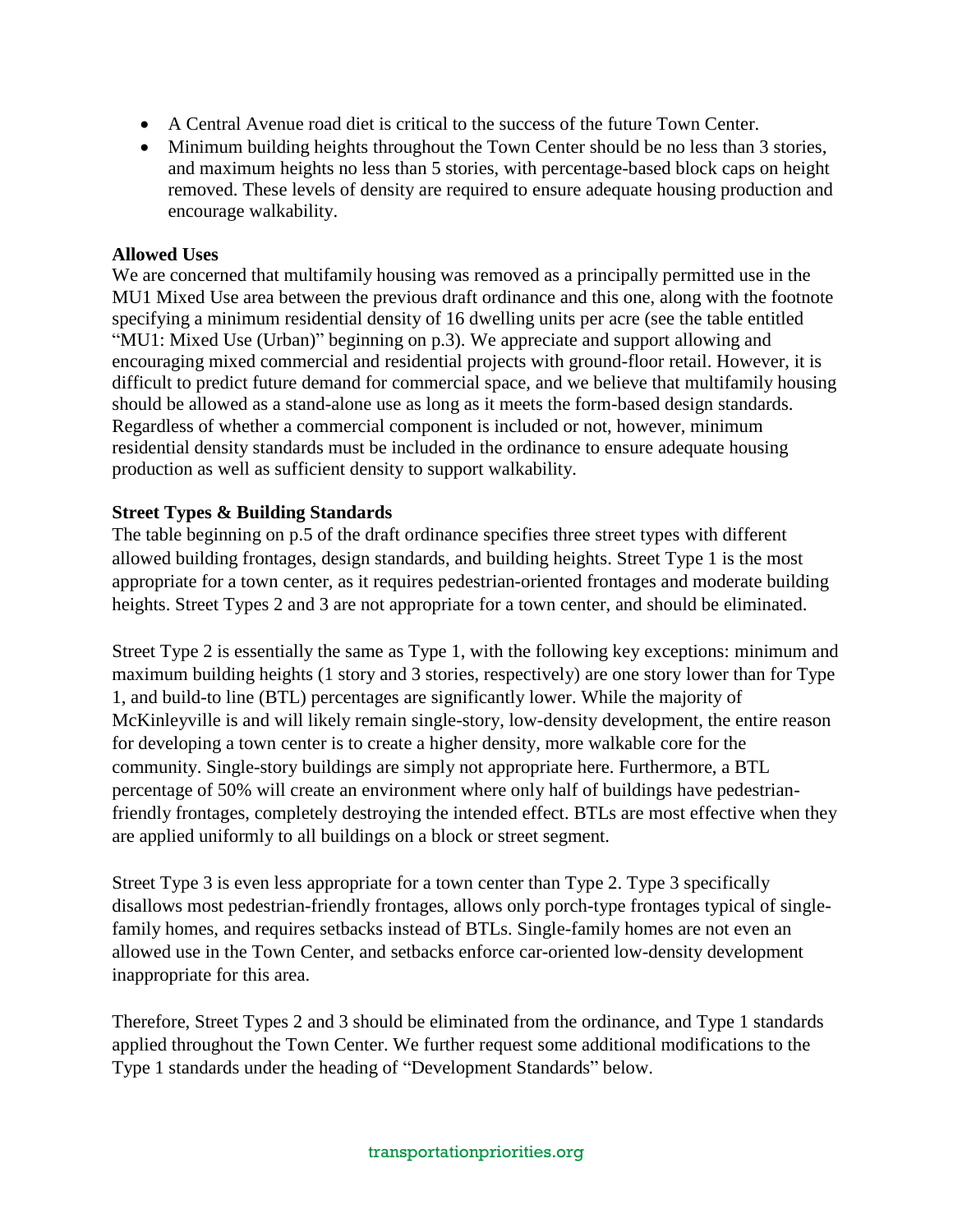Finally, we note that Map 2 shows some future interior streets with no street type specified. We strongly support Director Ford's suggestion at the June 22, 2022 McKinleyville Municipal Advisory Committee meeting that these connections be developed primarily as bicycle and pedestrian rights-of-way rather than streets for cars and trucks.

## **Car Parking**

As we have noted in the past, vehicular parking mandates dramatically increase the cost of construction and enforce a low-density, car-oriented development pattern. Such mandates are not appropriate for a town center area and should be eliminated from the ordinance. Section 5.2.2 should be modified to require no vehicular parking, and Section 5.2.1 should be modified to encourage shared parking whenever parking is provided (with no common ownership requirement, an additional onerous mandate added from the previous ordinance draft). We note that Arcata has not required parking for developments in its downtown area for many years, and recent zoning code reforms in Eureka have similarly eliminated most previously mandated downtown parking. We further note that AB 2097 is currently working its way through the state legislature with broad bipartisan support, and if enacted will prohibit the enforcement of most parking mandates within a half mile of major transit stops such as the one envisioned for the Town Center. Vehicular parking mandates are a thing of the past, particularly in town centers, and the ordinance should not include them.

Finally, Section 5.3(a) should be modified to specify that when parking is (voluntarily) provided, it should always be behind buildings, and never to the side. Parking beside buildings breaks up frontages and creates a "snaggle-tooth" effect which destroys the pedestrian-friendly environment the ordinance seeks to create.

# **Non-Vehicular Transportation**

The draft ordinance provides two alternatives for Section 4.2.1.1: either leave Central Avenue as it is, or apply a road diet to make it into a "core component of the Town Center." The first alternative is simply not viable. Central Avenue in its current state represents the polar opposite of the walkable, mixed-use ideal envisioned for the Town Center, and will severely undermine the Town Center if allowed to remain in this condition. A road diet is imperative to slow traffic, improve safety and comfort for people walking, biking and rolling, and improve permeability across Central Avenue connecting the two halves of the Town Center.

We submit the following additional comments on design for non-vehicular transportation:

 We strongly support the requirement for an "enhanced transit facility" at Section 4.4. We recommend adding to the description of this facility a requirement to provide safe, comfortable, and weather-protected waiting space for transit riders. We also recommend removing the caveat requiring a park-and-ride facility only if grant funding is available. There is currently more than enough parking available in the McKinleyville Shopping Center lot to support a park-and-ride facility. Section 4.4 should specify that as long as these parking spaces continue to exist, a park-and-ride facility utilizing them will be included in the transit center.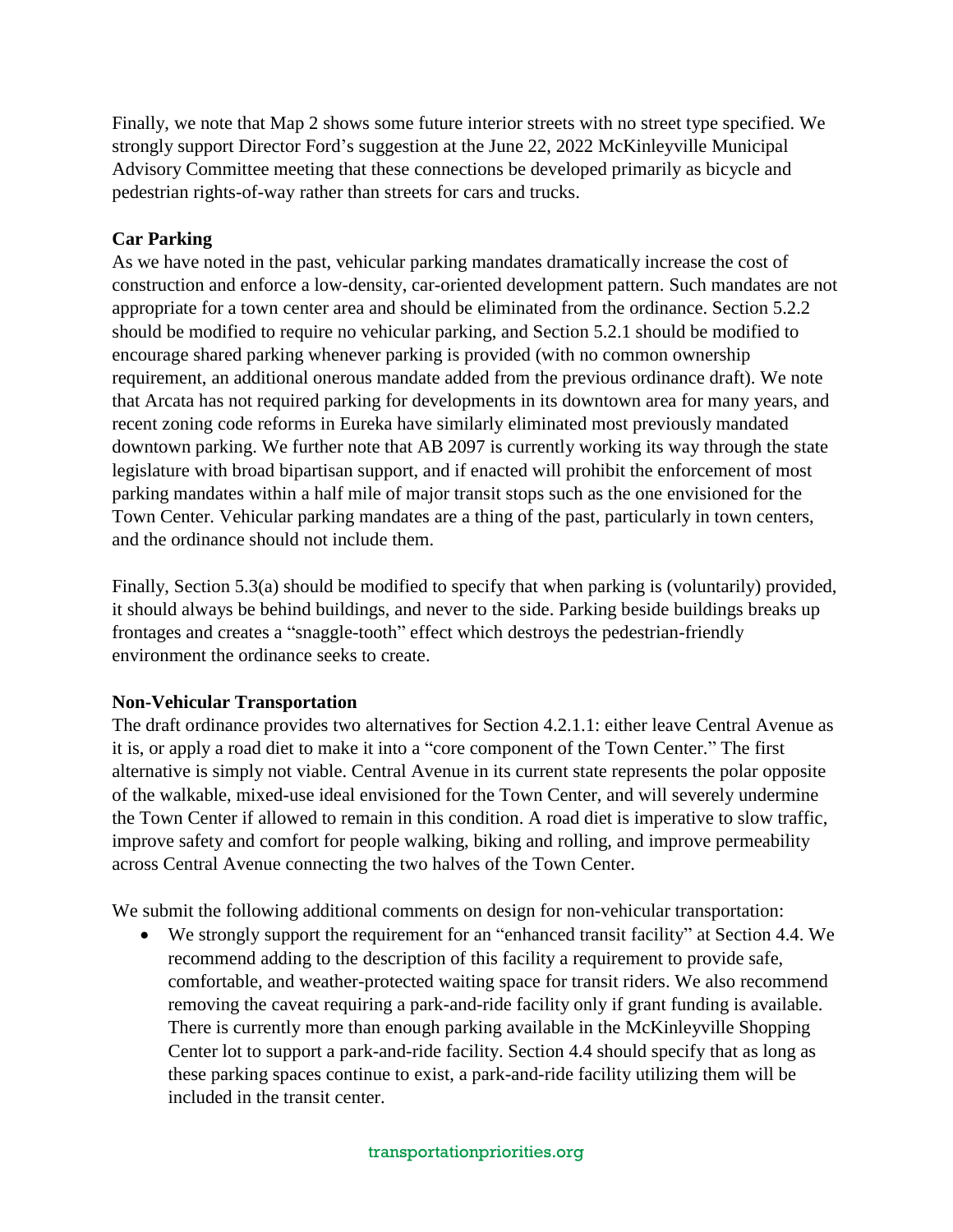- Exhibit 2 appears to show bicycle and pedestrian areas with no separation between them (although the sidewalk is ambiguously labeled "buffered"). Bicycles travel much faster than pedestrians, and this differential will only increase with greater adoption of e-bikes in the coming years. Therefore, it is critical that adequate separation is provided between bicycle and pedestrian facilities. Furthermore, the cross-section at Exhibit 2 raises the question of how pedestrians and particularly bicyclists will access destinations on the opposite side of the street. Street designs must include abundant safe opportunities for street crossings, including at mid-block locations.
- The previous draft ordinance included a Mid-Town Trail cross-section which we strongly supported for its demonstration of a safe, comfortable facility with separation between bicycle and pedestrian users. The cross-section has been removed from the current draft. We request that it be restored.
- We support the requirement to provide bicycle parking. Unlike car parking, bicycle parking is relatively cheap to provide and takes up little space. Section 5.2.3.2 should be modified to require at least one bike locker per residential unit. Additionally, Section 5.2.3.1 should be modified to reduce the distance between bike parking and the primary building entrance and to specify that a well-marked and comfortable pedestrian path must be provided between bike parking areas and building entrances. 100 feet may be too far from a building entrance for riders to even locate the parking, let alone feel encouraged to ride.
- As noted above, vehicular parking mandates should be eliminated. However, should these mandates remain, Section 5.2.3.1 should be modified to allow for substitution of bike for car parking at a 1:1 ratio, reflecting common transportation habits, rather than the strongly biased and unsupportable 5:1 ratio currently specified (solo driving is the norm, not 5 people per vehicle, and adults often carry children on bicycles). Furthermore, there should be no cap on the allowable substitution, and certainly not a cap as low as 10%, as there is no empirical evidence to support such a cap. We further note that Sections 5.2.3.1(c) and (d) are confusing and apparently contradictory as written.

### **Development Standards**

As noted above, a certain level of density is required to ensure walkability in the Town Center. Therefore, Street Type 1 should be applied throughout the Town Center area, and the minimum and maximum building heights should be increased to 3 and 5, respectively. Even more importantly, the restriction found on p.11 that "no more than 50% of buildings within any block" may meet the maximum height must be removed. This arbitrary and unnecessary requirement will drastically limit both walkable density and needed housing production. The included building height articulation requirements already achieve the desired design goal and should eliminate any perceived need for this damaging provision.

We also request the removal of all setbacks from the ordinance. Setbacks enforce low-density, car-dependent development. Thankfully, the only significant setbacks in the current draft (outside of Street Type 3) are rear setbacks, and there is no apparent public purpose for requiring these.